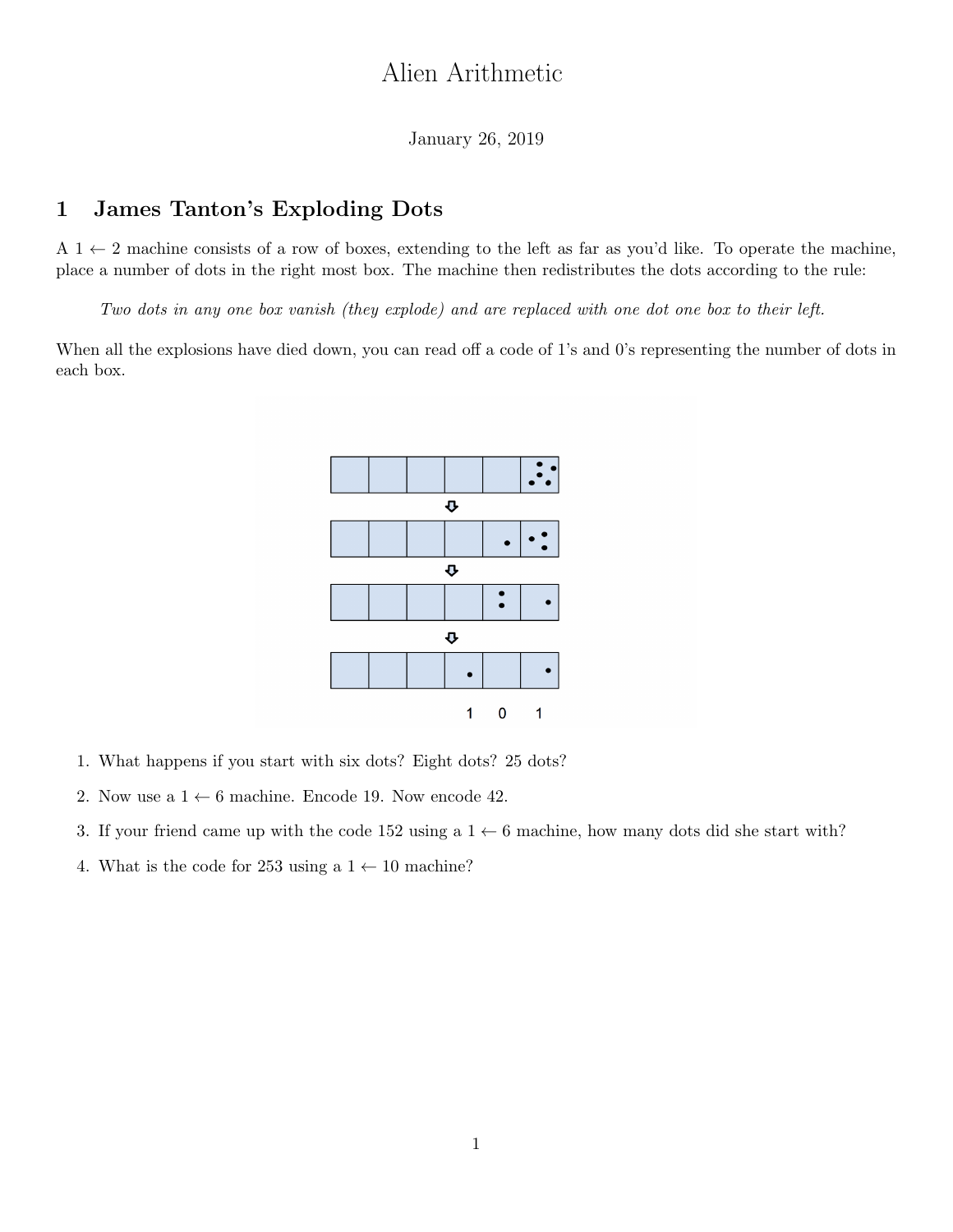## 2 Number Bases

From now on, a number written with a subscript will mean that that number is written using a the subscript as a base. That is,  $11_6$  means 11 base 6 – that is, the number encoded as 11 in a  $1 \leftarrow 6$  machine, which is the number 7. A number without a base means ordinary base 10. So, for example,  $20<sub>6</sub> = 12$  and  $113<sub>6</sub> = 45$ .

- 5. Write these numbers in base 10:
	- $(a) 157$
	- (b) 35<sup>7</sup>
	- $(c) 45<sub>7</sub>$
	- (d)  $412_7$
- 6. Write these numbers in base 7:
	- (a) 13
	- (b) 48
	- (c) 63
	- (d) 625
	- (e) 1000

#### Extra problems:

- 7. Write in decimal (base 10) notation the numbers  $10101_2$ ,  $10101_3$ ,  $211_4$ ,  $126_8$ .
- 8. Write the number  $100_{10}$  in base 2, base 3, base 4, base 5, base 6, base 7, base 8, base 9.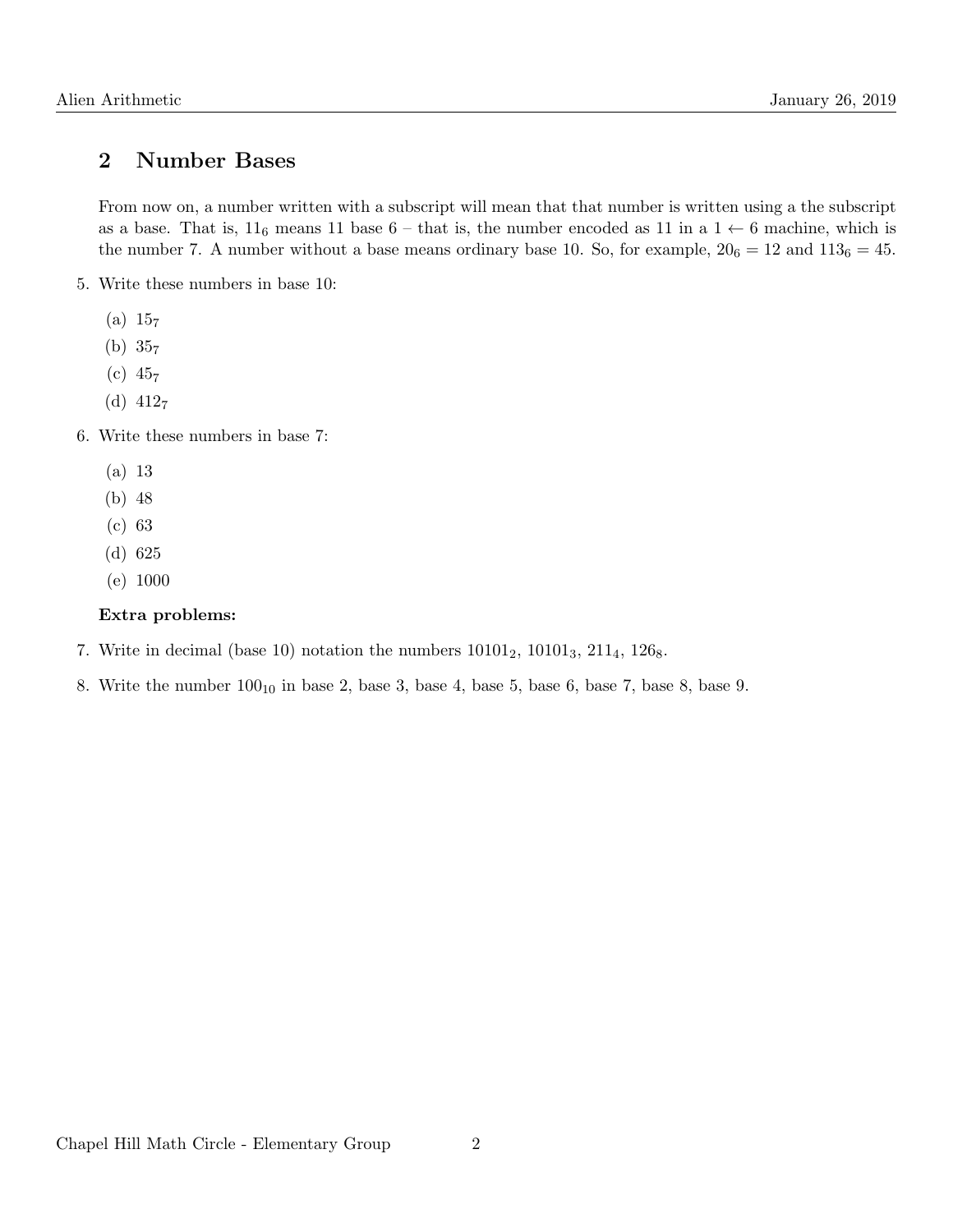### 3 Alien Arithmetic

- 1. Add  $11121_3 + 122110_3$  (in base 3).
- 2. Multiply  $102<sub>3</sub>$  by  $201<sub>3</sub>$  (in base 3).
- 3. Calculate:
	- (a)  $341_5 + 203_5$
	- (b)  $144_5 + 213_5$
	- (c)  $413_5 22_5$
	- (d)  $22_5 \times 31_5$
- 4. Calculate
	- (a)  $1100<sub>2</sub> + 1101<sub>2</sub>$
	- (b)  $1011_2 101_2$
	- (c)  $100011_2 10100_2$
	- (d)  $1011_2 \times 101_2$
	- (e)  $10101_2 \div 11_2$
- 5. Calculate
	- (a)  $101102_3 + 22012_3$
	- (b)  $10120_3 212_3$
	- (c)  $2012_3 \times 112_3$

#### Extra Problems

- 6. Count to  $100<sub>3</sub>$  in base 3.
- 7. Write down the addition and multiplication tables in base 4.
- 8. Write down the addition and multiplication tables in base 5.
- 9. In base 10, you can tell if a number is even based on whether or not its last digit is even. State and prove a condition (involving the representation of a number) that allows you to determine whether a number is odd or even
	- (a) in the base 3 number system
	- (b) in the base  $n$  number system
- 10. Find and prove a divisibility rule in base 7 arithmetic that is analogous to the rule (in ordinary base 10 arithmetic) for divisibility by 9. See if you can find other divisibility rules in base 7 arithmetic that are similar to rules for base 10.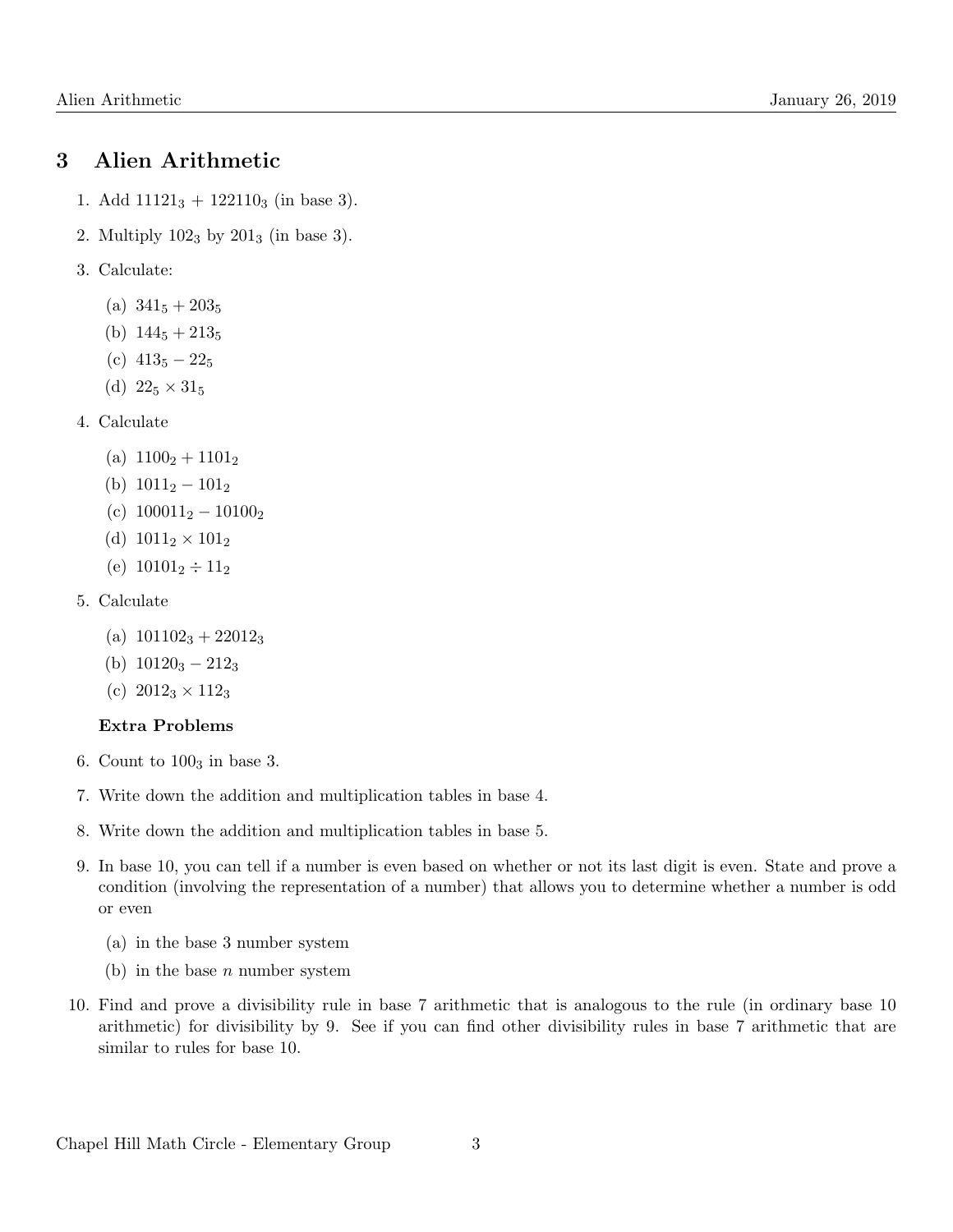### 4 Base 12

- 1. How can we write numbers in a base greater than 10, like 12? How many symbols do we need for the digits?
- 2. Convert these numbers to base 12. You can use a  $1 \leftarrow 12$  machine.
	- (a) 12
	- (b) 42
	- (c) 58
	- (d) 135
	- (e) 144
	- (f) 2012
- 3. Count to  $100_{12}$  in base 12.
- 4. Convert to base 10:
	- $(a) 45_{12}$
	- (b)  $AB_{12}$
	- (c)  $10A_{12}$

#### Extra Problems

- 5. Calculate
	- (a)  $248_{12} + 9A7_{12}$
	- (b)  $42_{12} \times 55_{12}$
- 6. Write down the multiplication table in base 12.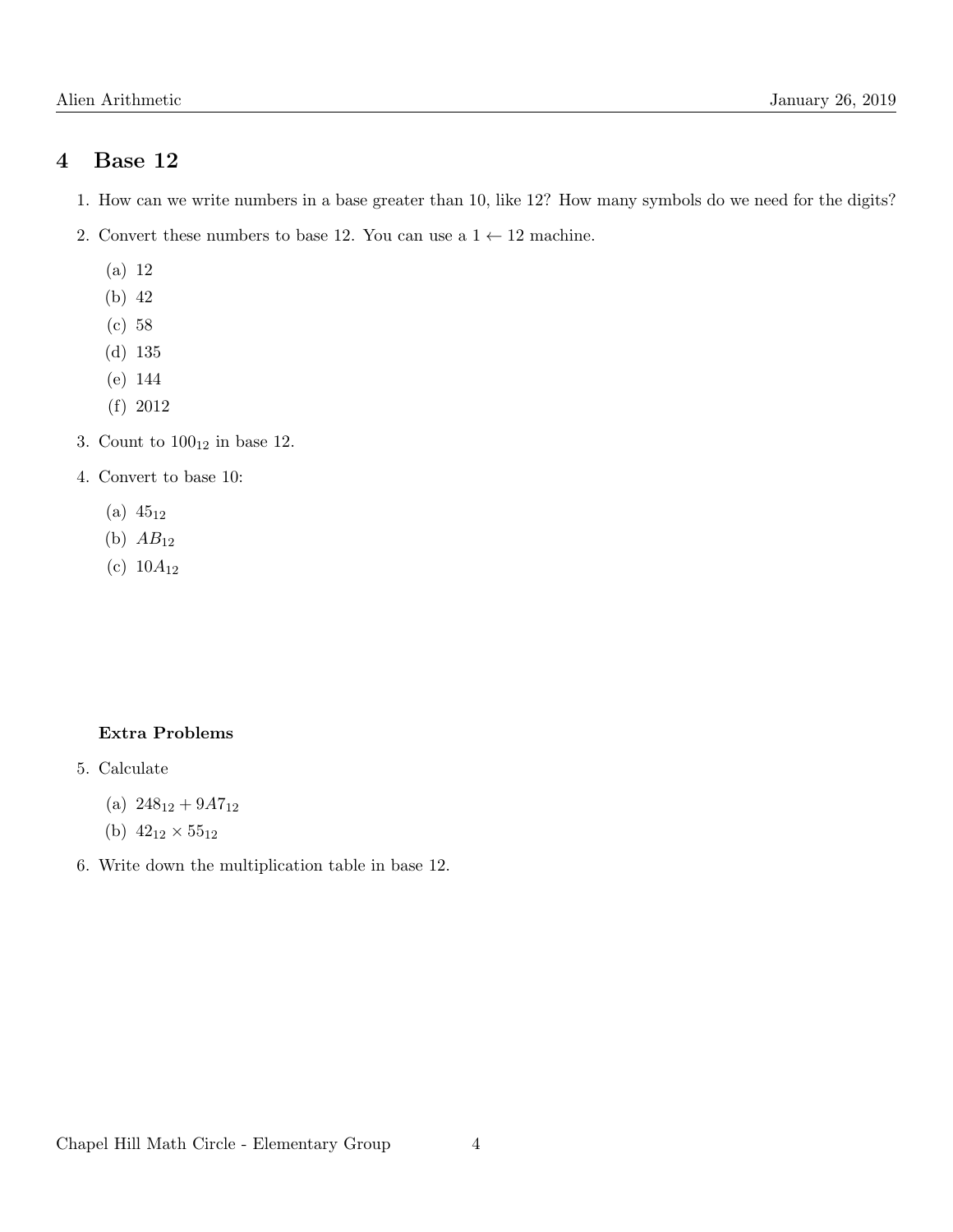### 5 Aliens and Chocolate

- 1. You are a xeno-archeologist who has found an elementary school textbook from an ancient alien civilization. Although most of the book is no longer legible, you have found one equation that says:  $3 \times 4 = 10$ . How many fingers do you think the aliens have on each hand?
- 2. A spaceship full of hostile aliens is about to land on Earth. The aliens are very fond of Earth donuts, and you have persuaded them to leave you in peace in exchange for one donut for each alien on board. The captain radios down and says: "There are 100 of us total on board, and we would like 24 jelly donuts and 32 chocolate donuts with sprinkles." What number system is the alien using and how many donuts do you need to bring them?
- 3. Using a balance scale, you must be able to balance every whole kilogram amount of chocolate from 1 kg through 15 kg. You may choose four standard weights to use, each a different number of kilograms. Which weights should you use? (Weights may be placed only on the left pan, and chocolate only on the right. )



- 4. What is the smallest number of weights you need, so that you can weigh any whole number of grams of chocolate from 1 to 100 on a balance scale? Weights may be placed only on the left pan, and chocolate only on the right.
- 5. What if you are allowed to place the weights on either pan?

#### Extra Problems

- 6. Does there exist a number system where the following equations are true simultaneously?
	- (a)  $3 + 4 = 10$  and  $3 \times 4 = 15$ ?
	- (b)  $2 + 3 = 5$  and  $2 \times 3 = 11$ ?
- 7. A blackboard bears a half-erased calculation exercise:

$$
\begin{array}{cccccc} & 2 & 3 & ? & 5 & ? \\ + & 1 & ? & 6 & 4 & 2 \\ \hline & 4 & 2 & 4 & 2 & 3 \end{array}
$$

What number system was used and what are the missing digits?

Many of these problems are from *Mathematics Circles: the Russian Experience* by Fromkin, Genkin, and Itenberg